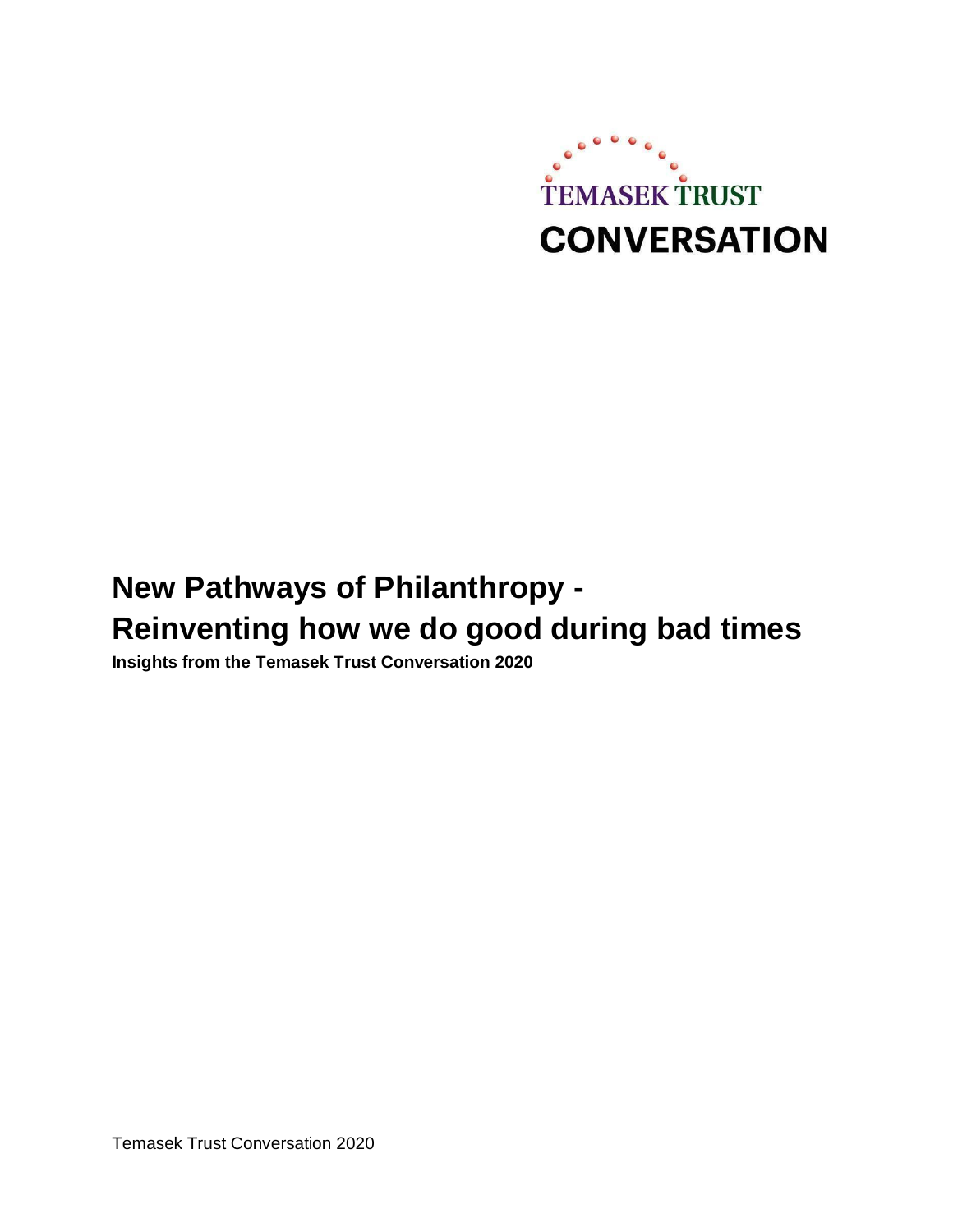The COVID-19 pandemic has significantly altered our way of life through the course of 2020. To accommodate safety regulations, this year's Temasek Trust Conversation was held virtually for the first time on 3<sup>rd</sup> November. Part of a multi-year conversation series, this year's edition continued to centre around the theme of "New Pathways of Philanthropy". The event brought together speakers to discuss the innovative ways in which new pathways of philanthropy have been forged to address the multi-faceted challenges COVID-19 has brought to our society. This crisis has had the effect of unifying the community as a whole towards a common and immediate purpose driving us to emerge stronger from this crisis. Given the sheer scale and complexity of the issues we face today, the power of collaborative philanthropy has come into focus. The health, economic, and social impacts of COVID-19 will outpace every donated dollar, unless we approach doing good with flexibility and openness. The creative pathways shared by panellists of the event, forged to combat the impact of COVID-19, are insights into the various opportunities for philanthropy that are available to us.

# Programme:

#### **Foreword**

Mr Desmond Lee, Minister for National Development and Minister-in-charge for Social Services Integration

#### Fireside Chat on Collaborative Philanthropy

- Mr Dilhan Pillay Sandrasegara, Executive Director and CEO, Temasek International Pte Ltd
- Hosted by Mr Warren Fernandez, Editor-in-Chief, The Straits Times & English/Malay/Tamil Media Group, SPH

#### Behind-the-scenes: Collaboration in Extraordinary Times

● Mr Tan Chong Meng, Group CEO, PSA International Pte Ltd

#### Panel on Creative Trends in Philanthropy

- Ms Tham Loke Kheng, CEO, Mediacorp
- Ms Marija Ralic, Google.org Lead, Google APAC
- Mr Lai Chang Wen, CEO and Co-Founder, Ninja Van Singapore
- Mr Aloysius Tan, Co-Founder, Vintage Radio SG; Co-Founder and Managing Director, RADIOactive Pte Ltd
- Hosted by Mr Martin Tan, Executive Director, The Majurity Trust Ltd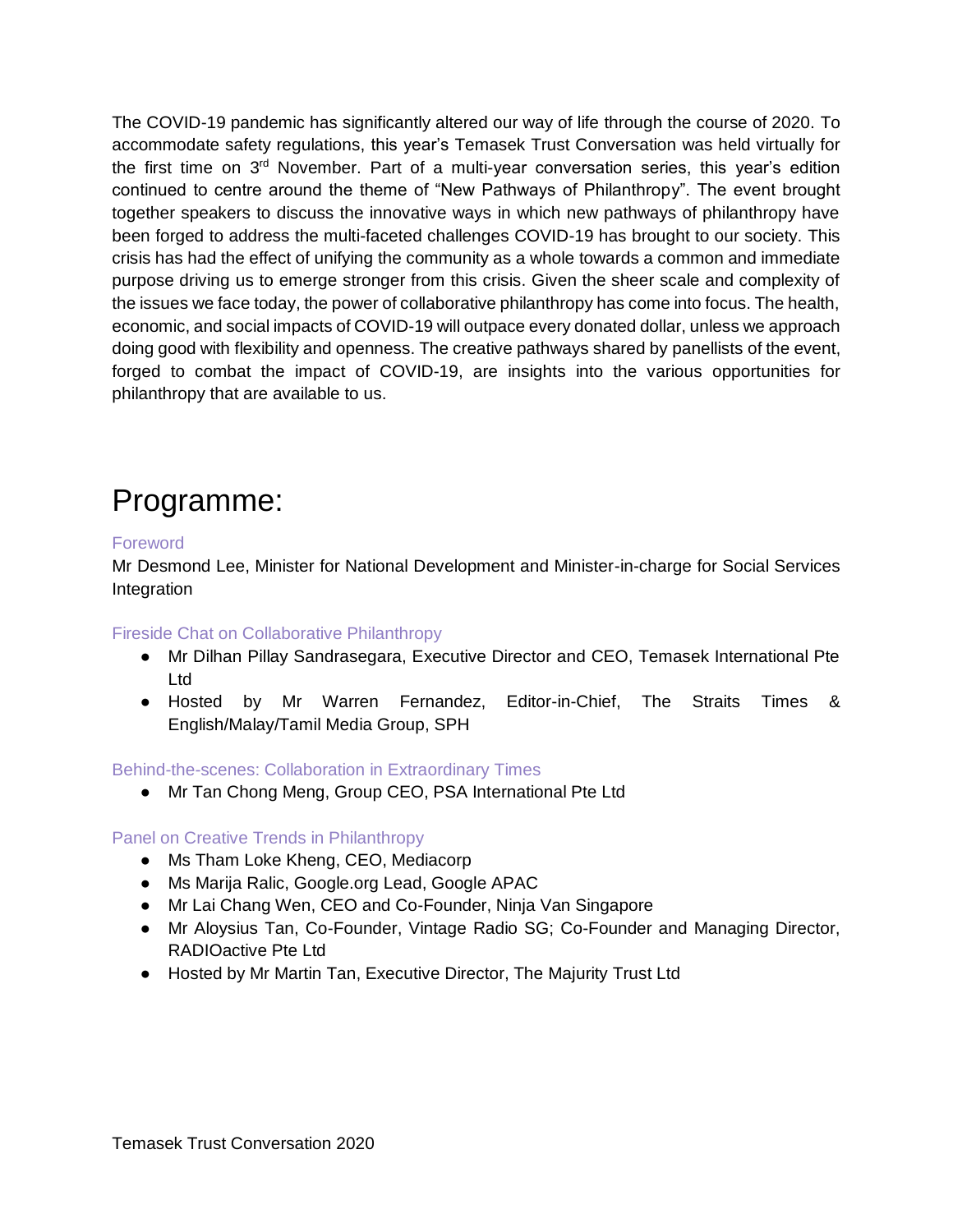# Giving in Times of Crisis

# Foreword

*"This conversation comes at the right time. We are deep in a crisis - it's a period of immense challenge, but also a time of opportunity."*

> Mr Desmond Lee, Minister of National Development and Minister-in-Charge of Social Services Integration

Mr Desmond Lee, Minister of National Development and Minister-in-Charge of Social Services Integration, opened the conversation by sharing the immense challenges COVID-19 has brought to our shores, as well as the heart-warming ways in which individuals and community groups alike have come together to help one another. He noted that while more than \$100 million has been donated to the Community Chest, Sayang Sayang Fund and Giving.sg towards COVID-19-related causes, the giving landscape continues to be uneven and unmet needs continue to exist. For instance, two-thirds of Singapore's social service agencies reported a decrease in cash donations and in volunteer numbers. While support for COVID-19 related causes has been strong, social service agencies struggle to fund their core programmes, which support their beneficiaries in the longer term.

### ● Working towards integrated support

The challenges brought about by an uneven giving landscape are expected to continue for a period of time. Social and healthcare needs are expected to grow in scale and complexity beyond COVID-19, and the need to evolve giving trends will continue to become more pressing. There is a clear need for public spending, philanthropic giving and volunteerism to work in closer coordination, so as to drive better outcomes and more extensive impact. A holistic ecosystem of support is required to effectively assist vulnerable communities and ensure stronger collective impact. This support in turn has to be integrated across three important spheres - social, health and community – wherein corporate partners' giving and volunteerism can be weaved into the community sphere.

### • Looking into new ways of giving

Mr Desmond Lee reiterated this year's theme of reinventing how to do good during bad times, and provided recommendations for organisations to address key gaps in the current landscape.

A major gap is the tendency for donors to support pilot programmes or to give only on an ad hoc basis. Continuous support for recurrent programmes are difficult to secure, yet financial sustainability is necessary for social service agencies to maintain service delivery. It would be worthwhile to cultivate a culture of regular giving - giving small sums over a sustained period of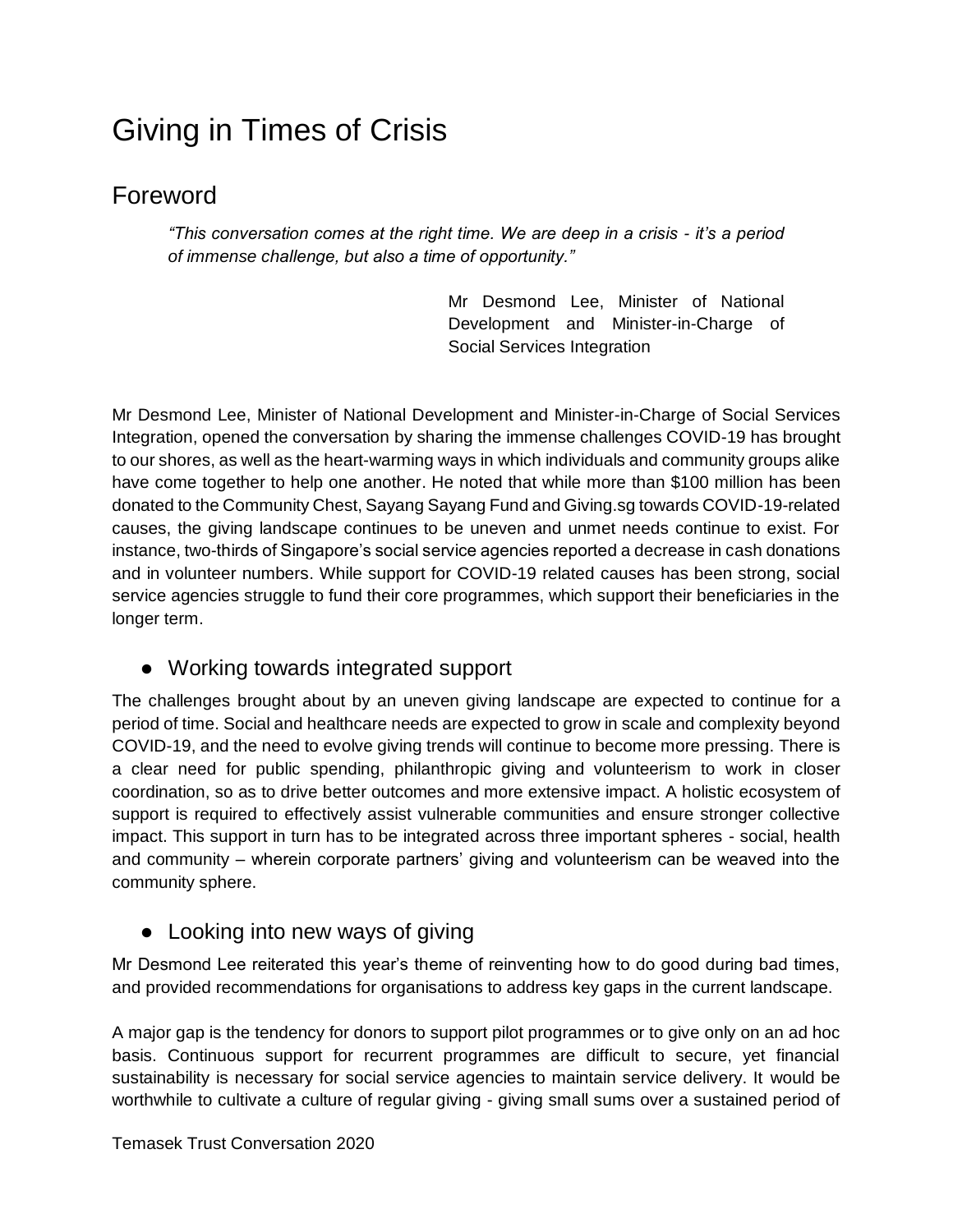time. Organisations can also look beyond monetary donations and foster long-term relationships with social service agencies instead, providing a sustainable, inclusive and collaborative form of giving.

The tendency for donors to prefer funding programmes that directly support beneficiaries is another significant gap we are faced with today. This gap has become more apparent in recent times, as donors have been seen to avoid investing in the capabilities of the agencies that are delivering social services. These agencies then struggle with providing services effectively and efficiently, as they face inadequate support for capability and infrastructure development. Communities, corporates, and donors are thus encouraged to contribute to the strengthening of social service agencies, so as to improve their capacity to create more effective solutions to meet social needs on the ground. Corporates are further encouraged to collaborate with social service agencies, so as to develop more creative and innovative ways of giving. New forms of giving, such as social impact bonds and social impact investing, could better track social impact and sustain social outcomes. These new approaches would help us continue to identify the gaps that need to be filled, as well as the ideal ways in which to do so.

# Fireside Chat on Collaborative Philanthropy

Mr Dilhan Pillay Sandrasegara, Executive Director and CEO of Temasek International Pte Ltd, discussed the importance of adopting approaches centred around collaborative philanthropy, in order to more effectively identify and address the varied needs of our community. Collaborative philanthropy is an active collaboration between partners to tackle a given issue, so as to design and implement solutions that are ideally scalable and sustainable. He highlighted the culture of giving clearly present in Singapore, citing a report from the National Volunteer and Philanthropy Centre which stated that 79% of Singaporeans had donated over \$2 billion to various charitable causes in 2018. Being a nation of philanthropists, shifting more consciously towards practising collaborative philanthropy is a natural progression, and would ensure that each contribution goes a step further to address the community's needs. This concept has proven to be particularly salient in 2020, given the onset of the COVID-19 crisis. What had started off as a healthcare crisis quickly became an economic crisis, and has now evolved to be a larger social and humanitarian crisis.

*"In the context of COVID-19, no one is safe unless everyone is safe."*

Mr Dilhan Pillay Sandrasegara, Executive Director and CEO, Temasek International Pte Ltd

The crisis of a generation, COVID-19 has drawn attention to how interconnected our lives, communities, and worlds really are. Within Singapore alone, we are only able to truly thrive as businesses and individuals if society and its various communities thrive as well. Moreover, the interconnectedness of the world we live in today requires that our giving extends beyond our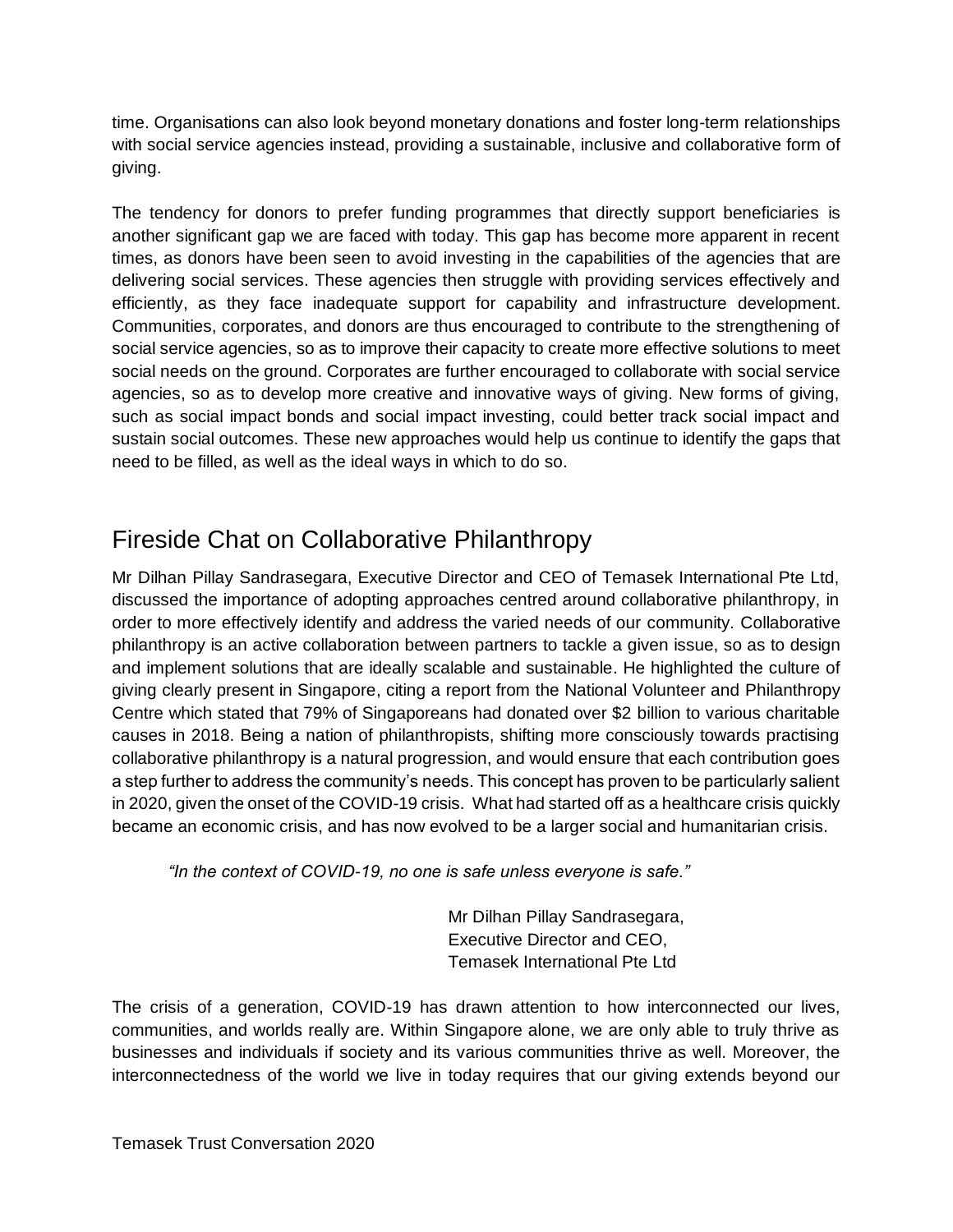borders. As such, it is critical now more than ever to actively adopt a collaborative approach in addressing the needs of the community within and beyond.

## ● Elements of successful collaborative philanthropy

Successful collaborations and partnerships with other organisations and institutions hinge on the existence of trust, reliability, and a sense of shared purpose. For any given problem and desired solution, one's organisation may not have all the skills and capabilities required for implementation, and this requires that existing competencies be augmented with others. Building effective partnerships is vital to doing so, and these partnerships are often grounded in a commonality of purpose. This alignment between organisations allows them to move forward in tandem and work towards a common goal. An effective and seamless collaboration is further centred around trust and reliability. Partners demonstrate their reliability and credibility when they deliver outcomes successfully and in a timely manner. Trust, on the other hand, takes time to build and is often predicated not only on what is said but also on what is done. When partners feel able to rely on the other parties involved to do their part, the desired outcomes can be smoothly achieved, and the impact effectively delivered.

Strong relationships and networks take years to build and often prove to be a multi-year investment due to the multiplier effect they bring. Having a solid network allows one to know who to trust, each potential partner's strengths and weaknesses, and how to best coordinate this to form an effective collaboration. One network will further have their own networks, and by extension their knowledge about their own partners. This is where the multiplier effect comes into play, as it would allow us to gain access to a growing range of potential partners, and thus widen the collaboration opportunities available to us. It is also crucial to note that networks change along with society's evolution over time, and maintaining strong and relevant networks and relationships requires a dynamic approach and active engagement.

As we move forward, technology will be a huge driver in all elements of society - in business, in social interactions, and even in the social sector. It is thus important to consider how technology can be leveraged as a force for social good, and as an enabler for humanity. Technological change will be a significant disruptor in the way things are done, which underscores the need for trust - trust in systems, trust in people operating the systems and trust in people devising the systems. While this change could pose significant challenges, it would also give rise to many opportunities when utilised thoughtfully and effectively.

## ● Encouraging consistent giving

Consistent giving in the form of recurrent donations are the most effective way to get a steady flow of funding that is needed by organisations to run their core community programmes for their respective beneficiaries. Generous giving is not about the specific amount, but about what each of us can afford to give. Many of us in Singapore have had the privilege of reaping various benefits from the system, and it would thus behove us to give back to society and assist those that may not have benefitted in the same ways. Giving on a regular basis within the limits of what we can afford is something that is achievable for us all. Individuals would be more encouraged to give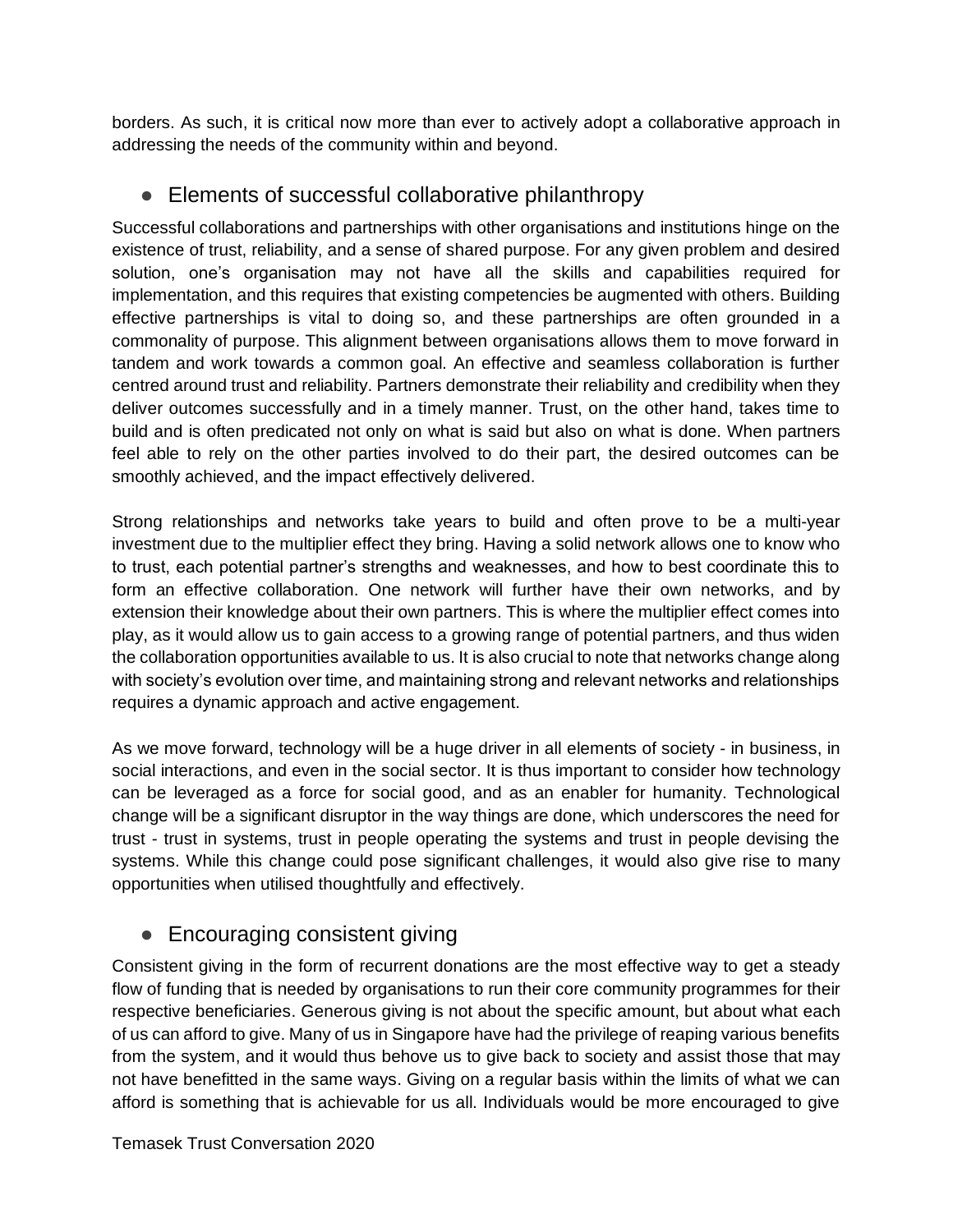consistently when connected with a cause or purpose that they feel particularly strongly for. Technology is an enabler in this scenario, as it makes it much easier for us to identify and connect with such causes.

*"Those of us who can give more should be prepared to give more. Both in terms of regular giving, but also in terms of giving an exceptional amount if one can afford to do so. I'm a firm believer in - to whom much is given, much is expected."*

> Mr Dilhan Pillay Sandrasegara, Executive Director and CEO, Temasek International Pte Ltd

Consistent giving allows for much-needed predictability. With the assured knowledge that these programmes can and will continue, institutions are then able to build better capabilities to ensure that each programme has the right people involved who are trained for the needed outcomes. Encouraging and securing consistent giving is a vital way of ensuring adequate and sustainable funding for programmes that are essential to various groups in society.

# A Case Study: Collaboration in Extraordinary Times

The onset of COVID-19 brought much fear and uncertainty to Singapore and neighbouring countries. Amidst this uncertainty arose a necessity to pre-empt the possibility of a worsening of the domestic epidemiological situation, particularly as this could lead to excessive strain on our healthcare system. PSA International Group CEO, Mr Tan Chong Meng, provided a first-hand account on how agencies came together and lent their expertise to convert existing infrastructure into community care facilities. These included Surbana Jurong, SingEx, Certis, PSA International, ST Engineering, the Ministry of Health, Woodlands Health Campus, Parkway Pantai, Sheares Healthcare and Resorts World Sentosa.

All stakeholders involved had to race against time and the spread of the virus, and ensure effective and smooth collaboration amidst the mounting pressure. The Singapore Expo was selected to be the location for the setting up of community care facilities, but the fast and timely execution of this proved to be an immense challenge due to the commencement of the circuit breaker measures. In spite of this, all partners coordinated effectively with each other, due in no small part to their shared sense of purpose, trust in one another, and faith in the other's reliability. The first hall was set up as a community care facility in a mere six days, and 8,400 beds were installed at the Singapore Expo over the five weeks that followed. COVID-19 facilities were further housed in floatels, cruises and Tanjong Pagar Terminal, all in all amounting to a combined capacity of 13,000 beds.

Smooth and effective collaboration during uncertain and high pressure circumstances is onerous at best, due to the complexities and questions that render the situation difficult to navigate. Particularly in the case of a novel situation such as this one, the needs and challenges that may be encountered along the way are not always easy to anticipate beforehand. As such, flexibility,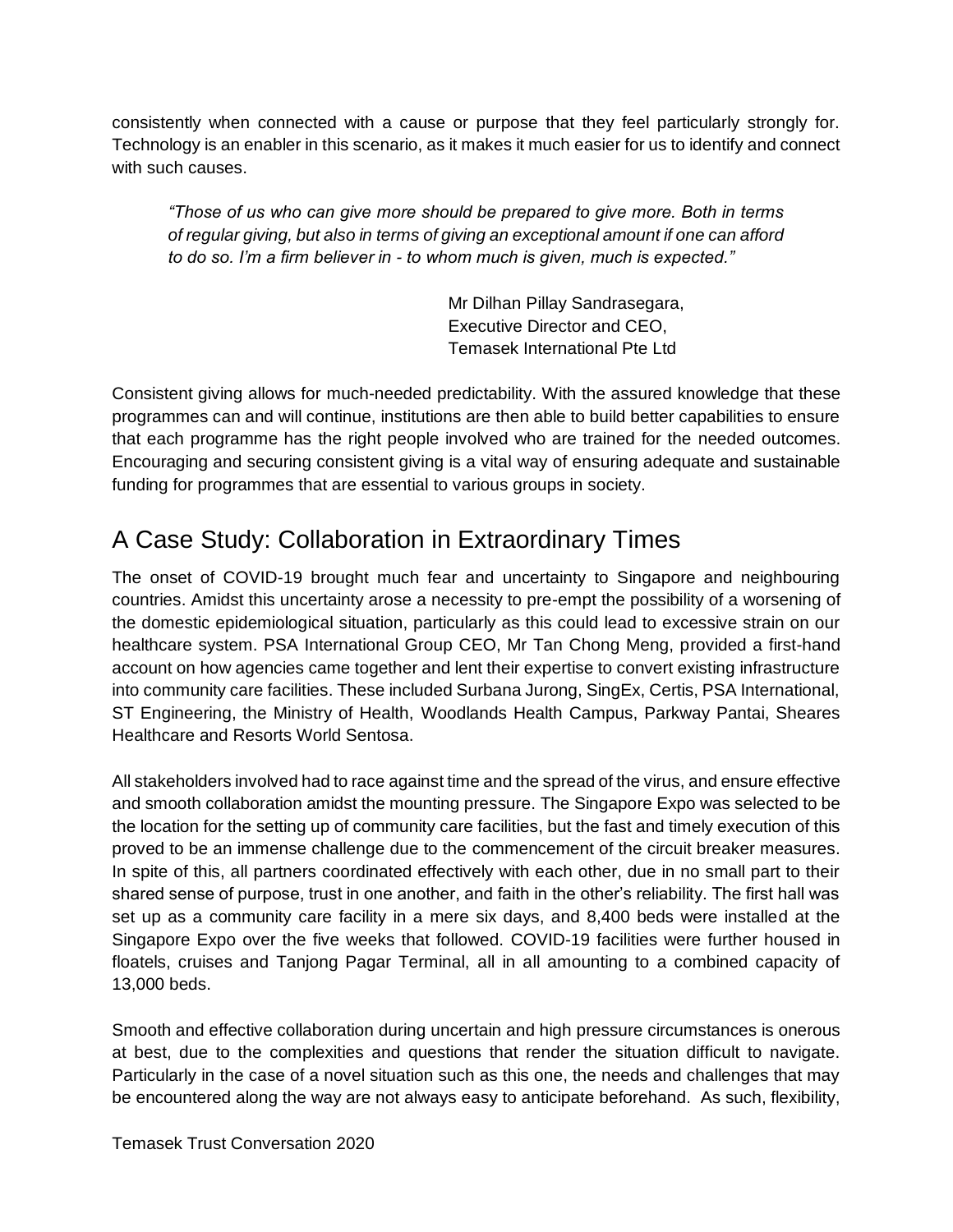communication, and a strong commitment to the cause at hand are all crucial elements for partners to pivot together accordingly and bridge each gap that arises.

# Panel on Creative Trends in Philanthropy

COVID-19 has been the crisis of our generation, and has both revealed pre-existing gaps in our systems and created new ones. People and organisations have responded in their own creative ways, pushing themselves to give more and above all, to give smarter. A growing trend in philanthropy has been the power of the collective, otherwise known as collaborative philanthropy, where people and groups come together to work towards a common good. This goes beyond a reallocation of resources to working towards enlarging the pie for all individuals in society. COVID-19 in particular has led to various social issues arising in Singapore, and has made more tangible the concern of societal fracture. This has thus raised the question of how we can best address the needs of our people, and invest in them and their futures. Panellists shared their own stories of how their respective organisations engaged in creative means of giving, be it on a small or large scale, to respond to a range of community needs.

*"We have our small part to play in this overall equation."*

Mr Martin Tan, Executive Director, The Majurity Trust Ltd

## ● Adopting a multi-pronged approach

Google.org is the philanthropic arm of Google that supports social impact innovators and nonprofit organisations so as to ensure that they can in turn continue helping marginalised communities. With a keen awareness of the strengths they have and the assets they have to offer, Google.org employs a three-pronged approach in its philanthropic work. They work to assist marginalised communities with various needs, and during COVID-19 have focused on healthcare, economic relief, and education. They conduct all of their work through the three prongs they have to offer, namely that of funding, technology, and volunteers. While funding support is provided through grants, technology is harnessed as an enabler to enhance the solutions designed and implemented. This is particularly the case as Google.org has identified a desire on the part of the social sector to learn how to better use the technology available to them, and by extension to create new technologies that suit their specific needs. By extension, Google.org harnesses the expertise of their staff members, who volunteer to participate by filling knowledge gaps in the social sector by lending organisations their skills and time.

This approach both leverages Google.org's best assets, and provides a holistic framework that allows Google.org to flexibly collaborate with partners as and when necessary, to meet the specific needs of organisations on the ground.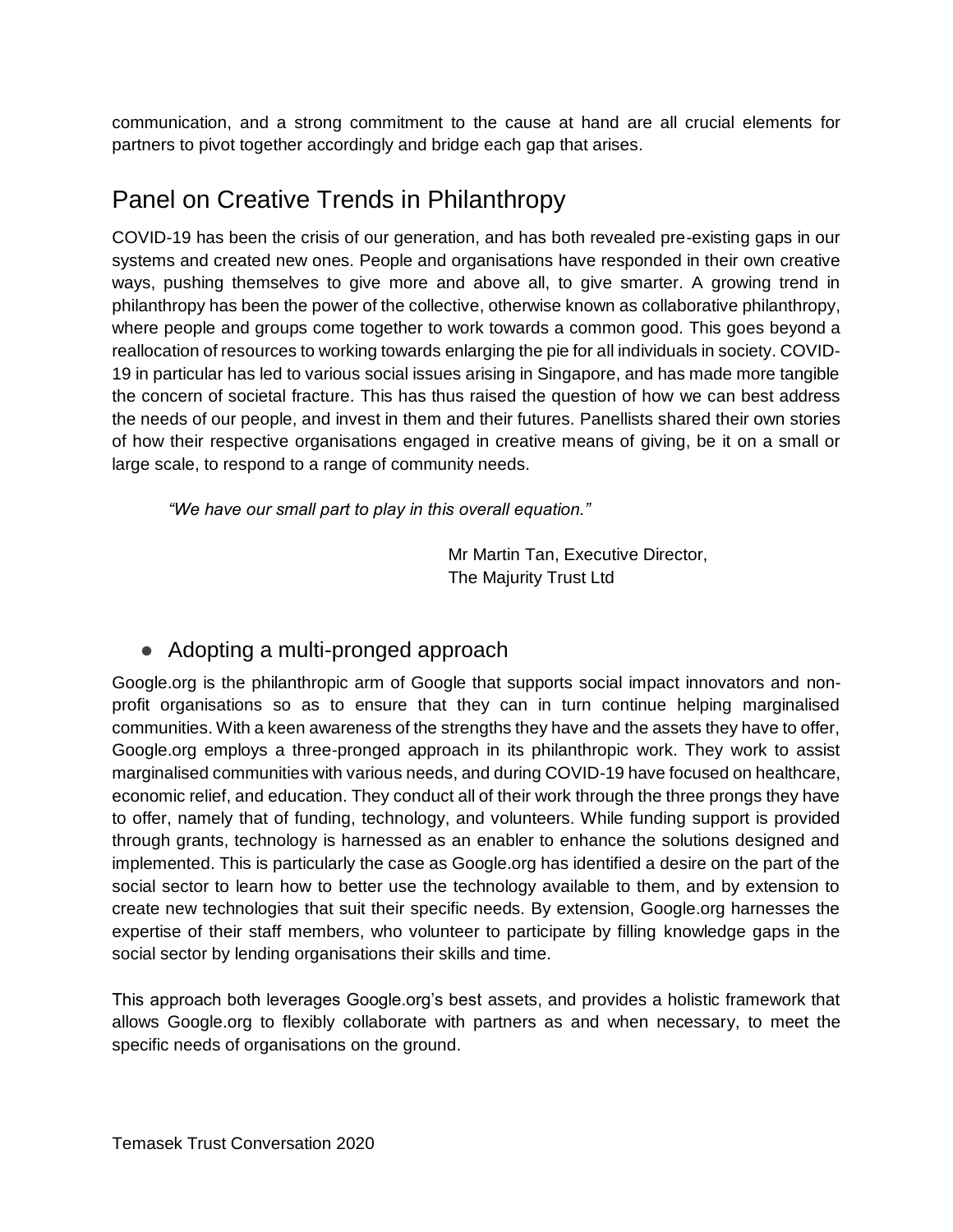### ● Leveraging organisational strengths

Depending on the industry one is in, each business would have strengths that they can harness to design or contribute to a solution to a community problem. Mediacorp, for instance, plays a crucial role everyday simply by being the national media network. With unrivalled reach and visibility, Mediacorp took responsibility and ownership of their role in ensuring that everyone has access to accurate information, and was firmly committed to being a trusted source of news. Mediacorp further leveraged its ability to tell stories, so as to facilitate public education, lift spirits and foster a sense of community amidst isolation, and to raise awareness of causes that members of the public could contribute to. Being a partner of SG Enable, Mediacorp also shone a spotlight on the needs of persons with disabilities (PWDs) in Singapore, as they have been disproportionately affected by the ramifications of COVID-19. Strong storytelling drives giving of various forms, as it inspires ground-up initiatives and individuals to come forward and take action where they can. Storytelling connects people and potential partners, and this collaboration drives greater impact as a result.

*"I need to also underscore a point that this journey, for us, has also been one where we have received much as an organisation… The ability to live our purpose of creating content - to connect and inspire our communities - came alive."*

Ms Tham Loke Kheng, CEO, Mediacorp

Philanthropy may not be at the forefront of a business's agenda, but times of crisis often challenge companies to consider how they might be able to give back to society if and when they are able to. The onus is then on the business to determine the best way of taking action, based on what they have to offer.

*"As a business, we were doing well. It is important that we were doing well, because we need to be sustainable. Then, the question is: how do we do right and how do we do good?"*

> Mr Lai Chang Wen, CEO and Co-Founder, Ninja Van Singapore

Ninja Van Singapore is one such corporate that saw the opportunity to do good at the right time, and acted on it in a swift and efficient manner. They saw that their strength lay in their nationwide network of doorstep delivery fleets, which had the potential to be very useful means of connecting people with one another during COVID-19 and the movement restrictions at the time. While they could have done some good on their own, they sought to amplify the good they had the capacity to do by collaboratively working with other partners. In so doing, they came up with the #SGPaySitForward initiative, which allowed individuals to easily send care packs to low-income households in need of assistance. By collaborating with both mainstream and social media partners, Ninja Van Singapore was able to engage the help of many individuals in Singapore, and by extension reach many more households in need of help.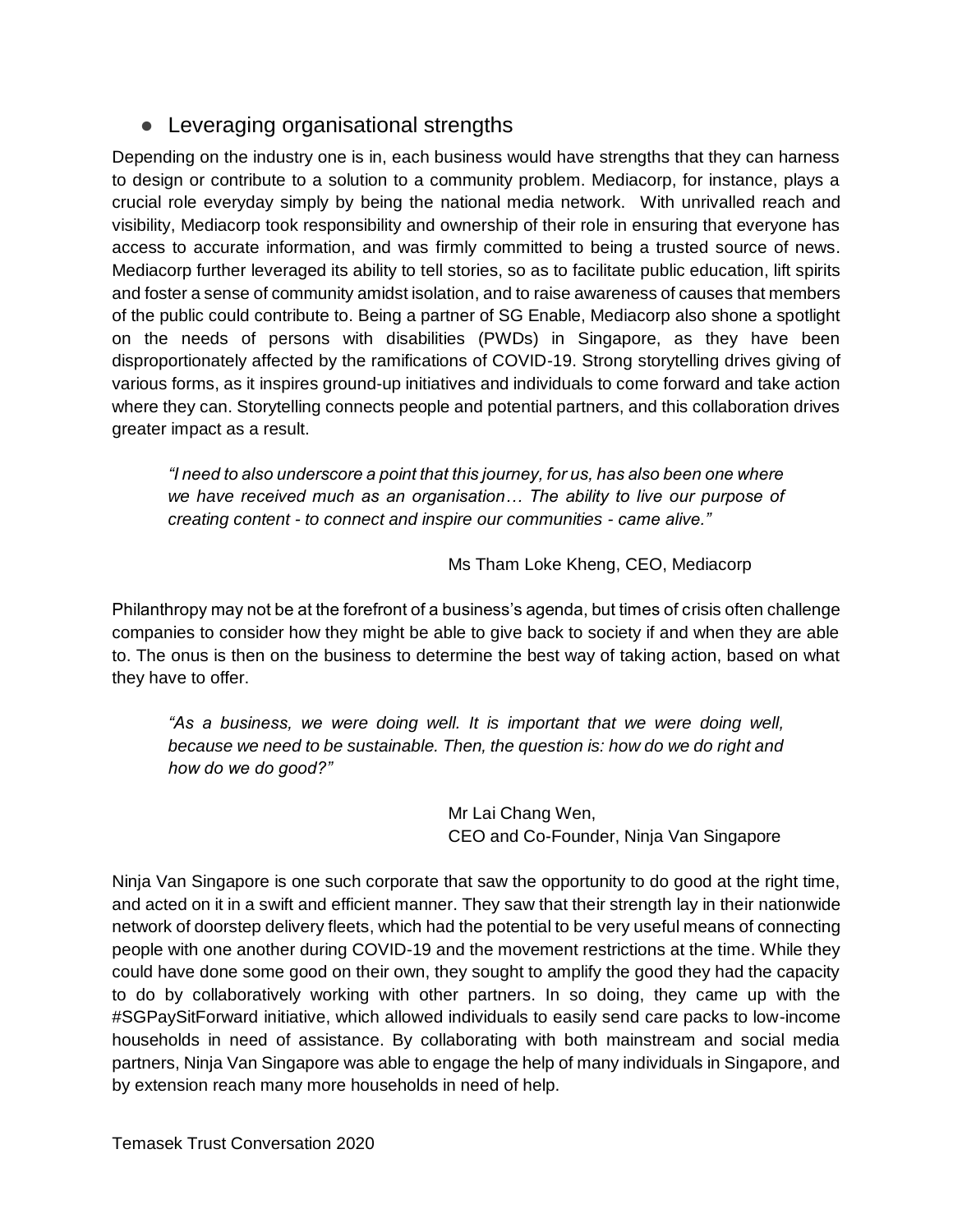### ● Using technology as an enabler

Philanthropy can often be further augmented via technology and what it has to offer. When harnessed thoughtfully, technology allows for much greater accessibility, both for the philanthropist and the beneficiary. Ninja Van Singapore and its #SGPaySitForward initiative, for instance, effectively harnessed technology to make giving much more accessible and tangible for individuals that wished to contribute in some way. Individuals had the option of simply going online to make a donation, with the full knowledge that this would go towards a care pack for a particular household. These individuals would further be informed when the household in question received their care pack, thereby closing the loop. This in turn proved to assist greatly with building trust with donors, and further helped the initiative gain traction.

*"It's our way of saying thank you. You've sacrificed, and you've built this nation, so this is something for you."*

> Mr Aloysius Tan, Co-Founder Vintage Radio SG; Co-Founder and Managing Director, RADIOactive Pte Ltd

VintageRadio.SG, on the other hand, leveraged technology to allow for greater accessibility of the beneficiaries it was targeting. Via a phone application, VintageRadio.SG was founded to serve the mental wellness of seniors by providing curated music in four different languages to bring back nostalgic memories through songs, and to build a sense of community and belonging amidst isolating circumstances. In so doing, VintageRadio.SG further hoped to encourage seniors to go digital, so as to ensure they are not left behind as the country continues to move towards digitalisation. Exploring and understanding the opportunities that digital channels and technology have to offer would provide greater and smarter ways for organisations to both do right and do good.

# Executive Summary

History has shown how often people from different walks of life often come together in times of need, to support each other through the various challenges that a crisis brings. The means through which we engage in philanthropy has to constantly be re-evaluated and reinvented to suit the circumstances and needs of the present. Temasek Trust Conversation 2020 engaged panellists in sharing a range of specific philanthropic actions they have undertaken to tackle the social issues the COVID-19 pandemic has brought upon our society. The ongoing crisis has brought to light the importance of novel and innovative solutions when addressing consistently evolving societal gaps. This calls for the forging of new pathways of philanthropy centred around the power of the collective, which involves effective collaboration between individual and organisational stakeholders. These partnerships, when built upon trust and the commonality of purpose, enable initiatives developed to tap into the expertise of each stakeholder to achieve

Temasek Trust Conversation 2020